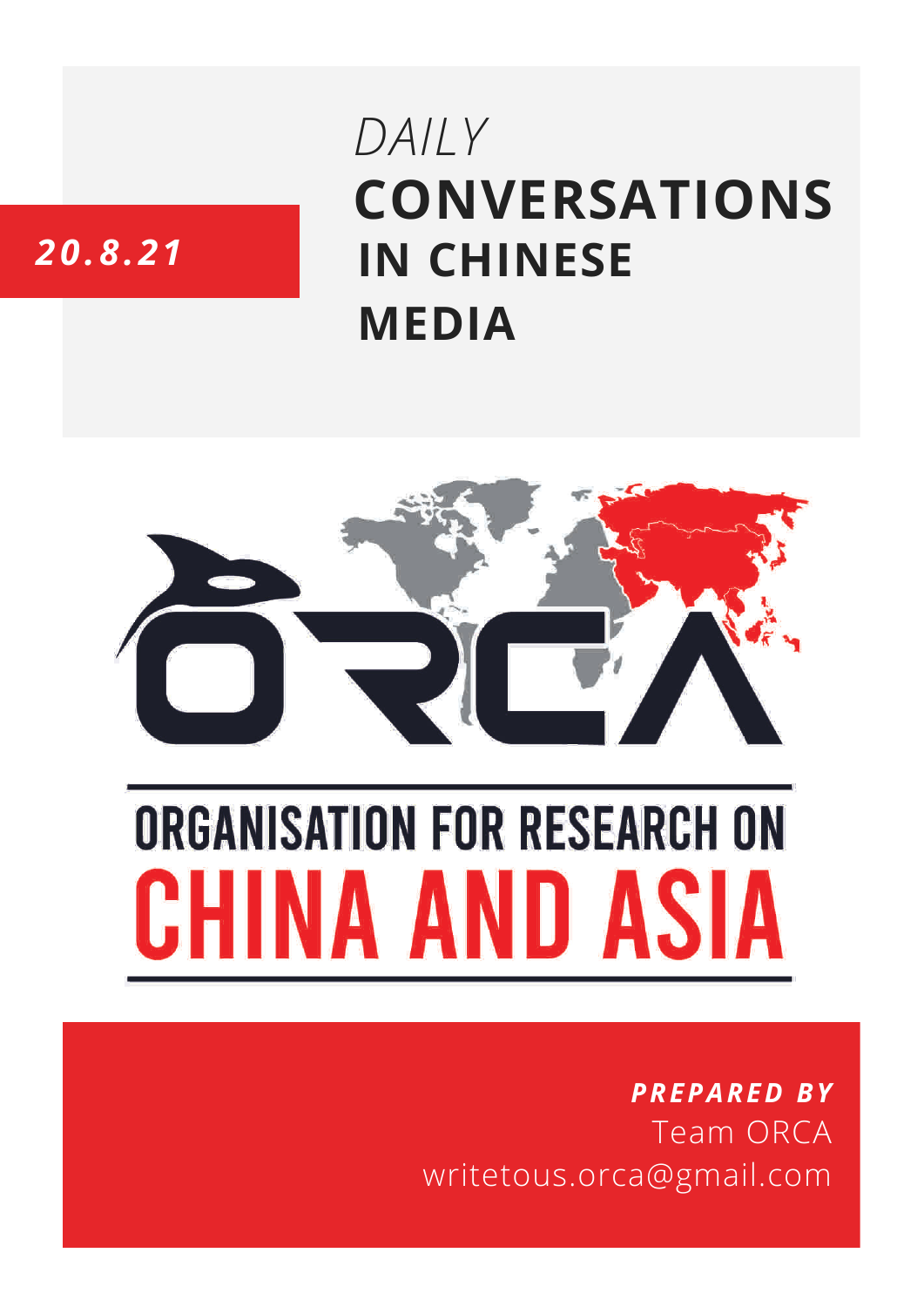#### **I. Social Media Chatter in China**

- **Chinese dissident posts video:** Chinese dissident Wang Jingyu, who criticized Chinese Communist Party (CCP) for not sharing the truth regarding martyrs of Galwan, has uploaded a video on his twitter account. In the video, him and his fiancée Wu Huan --who claims she was kept in a "black prison" in Dubai --- are standing in front of the Chinese Embassy in Netherlands with anti-CCP posters in their hands saying "we protest CCP government's brutal destruction of Human rights and asked for immediate release of Zhang Zhan( journalist who reported on covid 19) and pastor Wang Yi (outspoken pastor who operated outside the Communist Party– recognized Protestant organization)." They also raised slogans against Xi and CCP.
- **Crackdown on private tuitions continues:** A [video](https://twitter.com/lunanweiyi/status/1428210088062472195) uploaded by a Chinese twitter account shows police, acting on information by a student, catching a teacher running a cram school in Hohhot, Inner Mongolia. Another video emerged online in which the police caught a teacher giving tuition classes to students during the pandemic period.
- **Weibo criticizes Pakistan:** In light of the sucicide bomb attack targeting Chinese nationals in the port city of Gwadar on 20.8.21, Weibo users have criticized Paksitan for lax security and demanded a thorough investigation. Some netizens also believe that India is behind this incident.

### **II. News in China**

- After the regulations regarding off-campus tutoring were announced , provincial education departments are also setting up a reporting mechanisms so that citizens can report via telephone and email address about off-campus training in their area.
- The 30th meeting of the 13th National People's Congress Standing Committee closed on the morning of the 20th, in which three generals of the People's Liberation Army (PLA) assumed new roles in the National People's Congress. Wu Shezhou is now the vice chairman of the Nationalities Committee of the National People's Congress; Han Weiguo is now the vice chairman of the Foreign Affairs Committee of the National People's Congress; Yuan Yubai is now the Vice Chairman of the Social Construction Committee of the National People's Congress.
- Before taking these offices, Wu Shezhou was the Political Commissioner of the Western Theater, Han Weiguo was the Commander of the PLA army, and Yuan Yubai was the Commander of the Southern Theater.